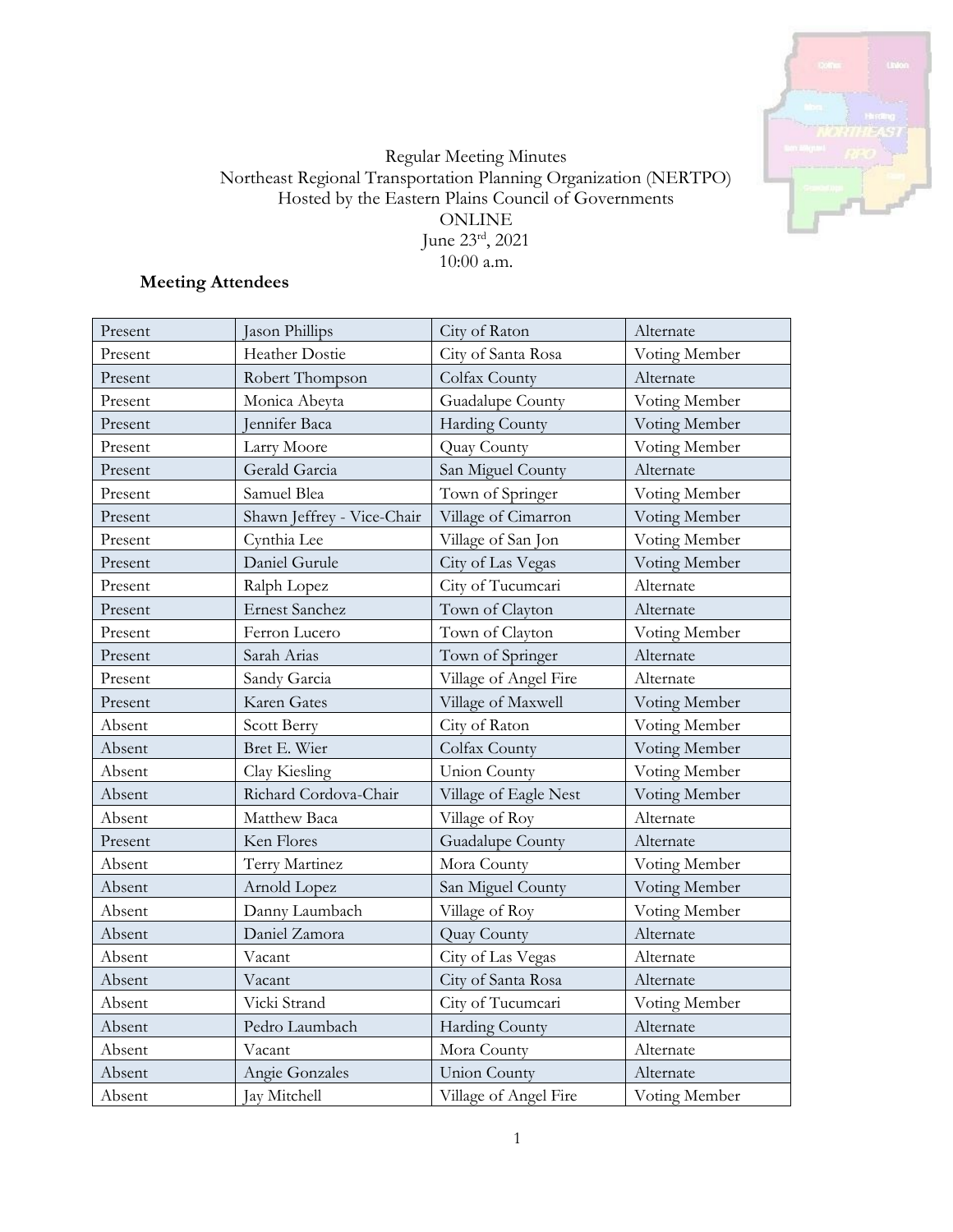|        |                       |                        |               | <b>Union</b><br><b>Dollnes</b> |
|--------|-----------------------|------------------------|---------------|--------------------------------|
|        |                       |                        |               |                                |
| Absent | Renee Ledoux          | Village of Cimarron    | Alternate     | <b>Harding</b>                 |
| Absent | Lee Dixon             | Village of Des Moines  | Voting Member |                                |
| Absent | Scott Warner          | Village of Des Moines  | Alternate     |                                |
| Absent | Mary Berglund         | Village of Eagle Nest  | Alternate     |                                |
| Absent | Diane Brown           | Village of Folsom      | Voting Member | <b>VD</b>                      |
| Absent | Mike Schoonover       | Village of Folsom      | Alternate     |                                |
| Absent | Lynn Wiseman          | Village of Grenville   | Alternate     |                                |
| Absent | Mignon Saddoris       | Village of Grenville   | Voting Member |                                |
| Absent | Anita Allen           | Village of House       | Voting Member |                                |
| Absent | Sherwin W. Martin     | Village of House       | Alternate     |                                |
| Absent | <b>Russell Feerer</b> | Village of Logan       | Alternate     |                                |
| Absent | Scott Parnell         | Village of Logan       | Voting Member |                                |
| Absent | Joanna Taylor         | Village of Maxwell     | Alternate     |                                |
| Absent | Connie Cook           | Village of Mosquero    | Alternate     |                                |
| Absent | Daniela Johnson       | Village of Mosquero    | Voting Member |                                |
| Absent | Telesfor Benavidez    | Village of Pecos       | Voting Member |                                |
| Absent | Vacant                | Village of Pecos       | Alternate     |                                |
| Absent | Wade Lane             | Village of San Jon     | Alternate     |                                |
| Absent | Laudente Quintana     | Village of Wagon Mound | Voting Member |                                |
| Absent | Nora Sanchez          | Village of Wagon Mound | Alternate     |                                |

# **Planners, NMDOT, and State Agencies**

Raul Rodriguez III – Eastern Plains Council of Governments (EPCOG) Paul Sittig– North Central NM Economic Development District (NCNMEDD) Joseph Moriarty, AICP – NMDOT Planning Division Richard Runyun – Dennis Engineering Company Lesah R. Sedillo – NCNMEDD Karen Stearns – Engineering Analytics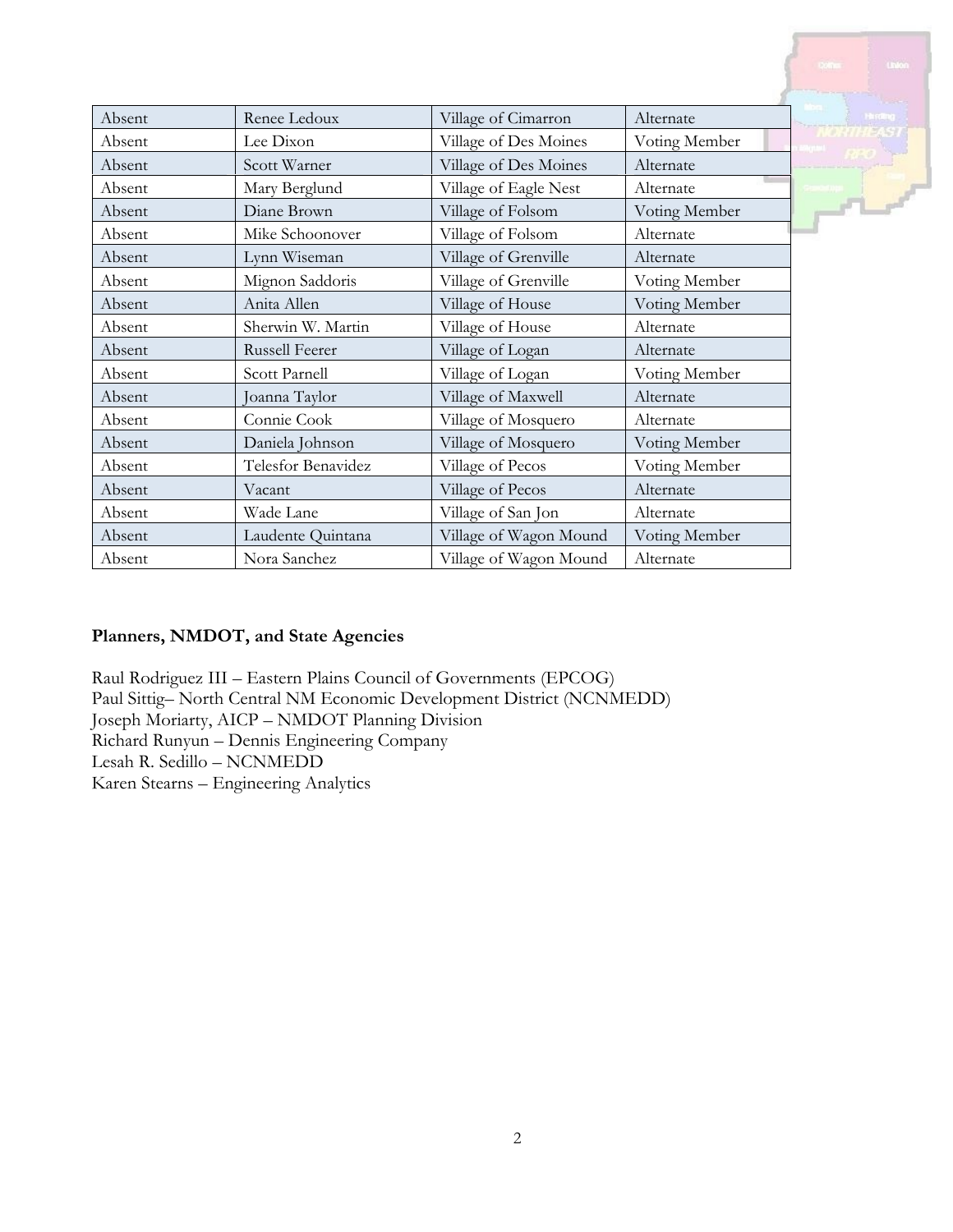## **I. Call to Order**

The Meeting was called to order at 10:01 AM by Vice-Chairwoman Jeffrey.

## **II. Pledge of Allegiance/New Mexico State Flag**

The Pledge of Allegiance and salute to the New Mexico State Flag were led by Lesah Sedillo, NCNMEDD.

#### **III. Welcome**

Vice-Chairwoman Jeffrey welcomed everyone to the virtual meeting and allowed for introductions.

Individual introductions were conducted by all in attendance.

#### **IV. Approval of Agenda**

Motion to approve the agenda as presented: Jason Philips, City of Raton. Second: Robert Thompson, Colfax County. Roll call:

| Entity                | Representative        | Vote |
|-----------------------|-----------------------|------|
| San Miguel County     | Gerald Garcia         | Yes  |
| City of Las Vegas     | Daniel Gurule         | Yes  |
| Colfax County         | Robert Thompson       | Yes  |
| City of Raton         | Jason Phillips        | Yes  |
| Village of Cimarron   | Shawn Jeffrey         | Yes  |
| Village of Angel Fire | Sandy Garcia          | Yes  |
| Harding County        | Jennifer Baca         | Yes  |
| Village of San Jon    | Cynthia Lee           | Yes  |
| Quay County           | Larry Moore           | Yes  |
| City of Tucumcari     | Ralph Lopez           | Yes  |
| Town of Clayton       | Ferron Lucero         | Yes  |
| City of Santa Rosa    | <b>Heather Dostie</b> | Yes  |
| Guadalupe County      | Monica Abeyta         | Yes  |
| Town of Springer      | Samuel Blea           | Yes  |
| Village of Maxwell    | Karen Gates           | Yes  |

Villages of Mosquero, House, Des Moines, Pecos, Folsom, Grenville, Logan, Mora County, Union County, Village of Roy, Village of Eagle Nest and Wagon Mound were absent. Motion carries.

## **V. Approval of Minutes** (June Special Meeting-EPCOG <Zoom>)

Motion to approve the minutes pending revisions for inclusion of attendance of Sarah Arias, Town of Springer and Karen Gates, Village of Maxwell. Revised by Raul Rodriguez.

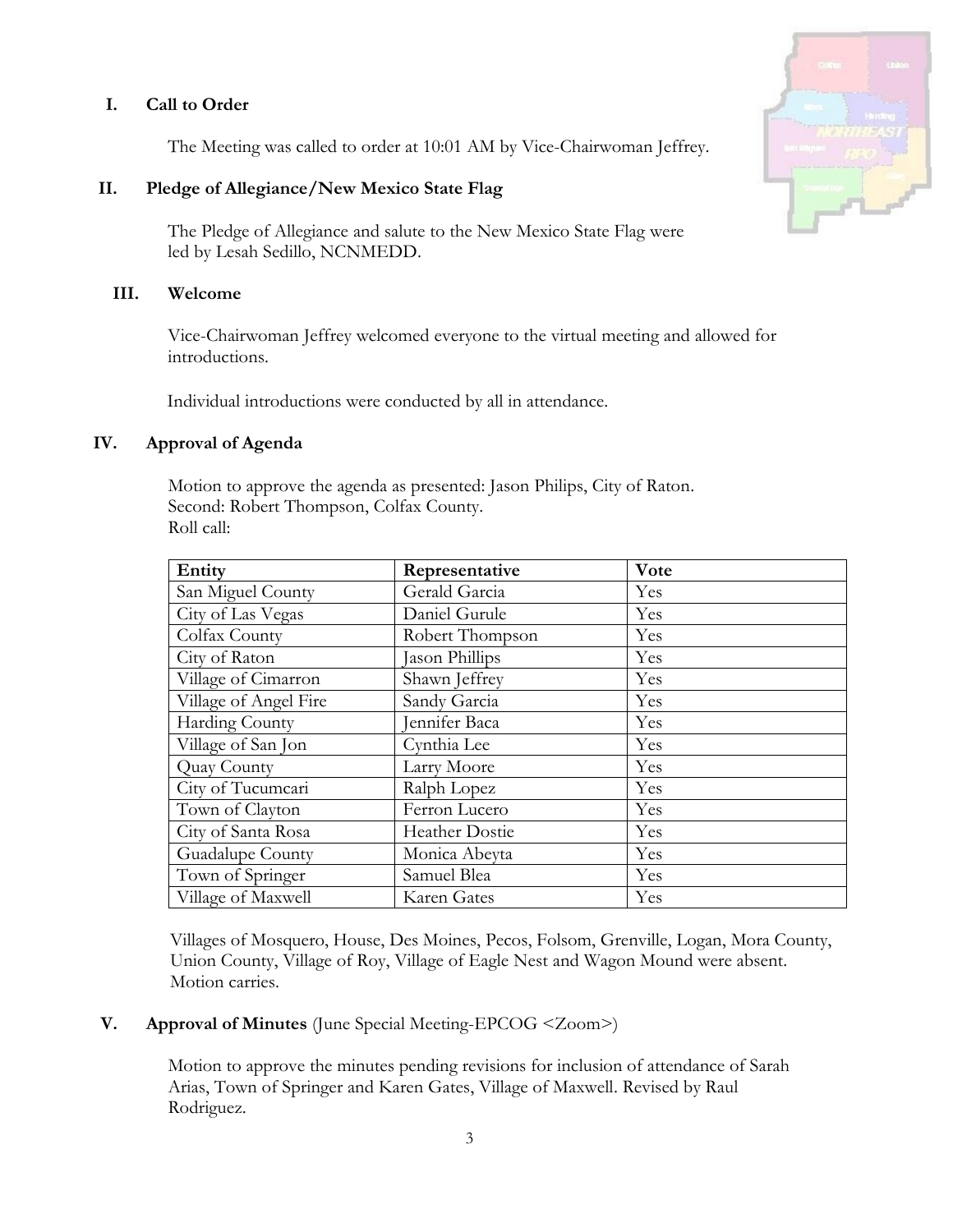Motion to approve the minutes with revisions was made by Jason Phillips, City of Raton. Second: Ernest Sanchez, Town of Clayton. Roll call:

| Entity                | Representative  | Vote |
|-----------------------|-----------------|------|
| San Miguel County     | Gerald Garcia   | Yes  |
| City of Las Vegas     | Daniel Gurule   | Yes  |
| Colfax County         | Robert Thompson | Yes  |
| City of Raton         | ason Phillps    | Yes  |
| Village of Cimarron   | Shawn Jeffrey   | Yes  |
| Village of Angel Fire | Sandy Garcia    | Yes  |
| Harding County        | ennifer Baca    | Yes  |
| Quay County           | Larry Moore     | Yes  |
| Village of San Jon    | Cynthia Lee     | Yes  |
| City of Tucumcari     | Ralph Lopez     | Yes  |
| Town of Clayton       | Ferron Lucero   | Yes  |
| City of Santa Rosa    | Heather Dostie  | Yes  |
| Guadalupe County      | Monica Abeyta   | Yes  |
| Town of Springer      | Samuel Blea     | Yes  |
| Village of Maxwell    | Karen Gates     | Yes  |

With all present voting in the affirmative, motion carries.

## **VI. Action: Review and Approve Bylaws and Open Meeting Act Resolution –** (NERTPO Planners)

Paul Sittig and Raul Rodriguez III presented the NERTPO Bylaws and introduced a Resolution accepting language to ensure that a set time and place for the NERTPO meetings was enacted and to revise and clarify other language. There was some language that did not concur with the Open Meetings Act that was stricken or replaced with more appropriate language, in addition to some minor corrections, such as deletion of the word "multiyear" and clarification of language from "of" to "set by NMDOT" and replacement of "Long Range Plan" to "Regional Transportation Plan (RTP)". The language stating "Unless otherwise specified, regular meetings will be held every fourth Wednesday of the month to conduct business." Replaced "Meetings shall be scheduled in advance to avoid any conflicts that may affect member and NMDOT attendance" in the bylaws to ensure compliance with the Open Meetings Act and consistency with the NERTPO Open Meetings Act supporting resolution, which, is the most significant change of the bylaws for approval.

Vice-Chair Jeffrey suggested amendments to include "NERTPO members on proposed transportation for any transportation funding as necessary" to better align with Article F of the bylaws concerning outlines established by NMDOT rating and ranking criteria for funding. Paul Sittig proposes revision to Article F striking "according to guidelines of NMDOT." Raul Rodriguez III proposes in Article B instead of striking "NMDOT" "any transportation and/or NMDOT funding" to include all sources of funding. Vice-Chair Jeffrey proposed the same change to Article F to ensure continuity of language throughout the bylaws. She also proposed changes to include "regular scheduled meetings will be held every fourth Wednesday of the month at 10 AM to conduct business unless otherwise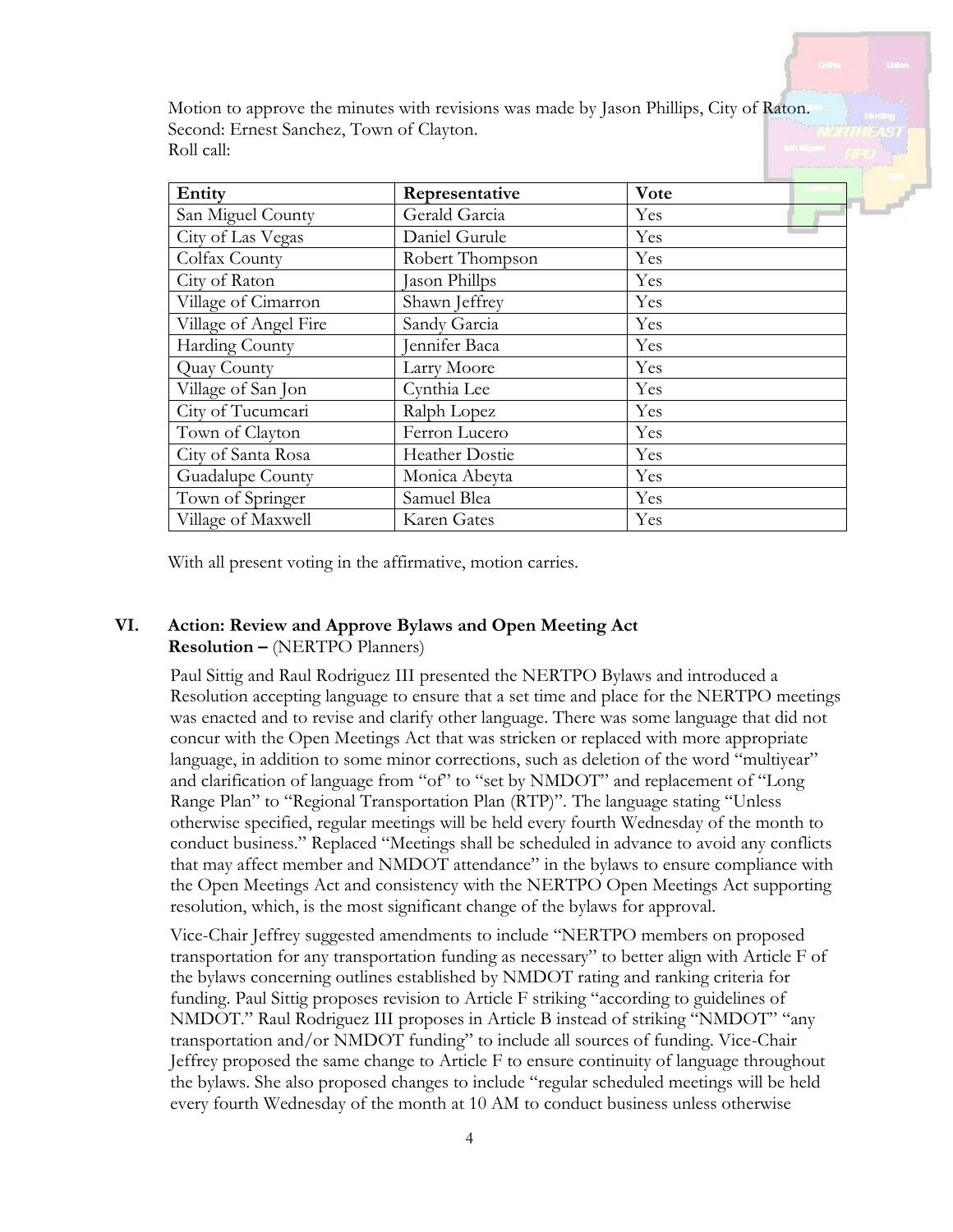specified" with matching Resolution language. Changing "will' to "shall be" in the Resolution subsection number #2 to ensure the allowance of changing meeting dates, times, and locations as needed if the time comes that such changes need to occur.

Gerald Garcia, San Miguel County, asked for clarification about Section 2 and clarified by Raul and Paul about this pertaining to the RTIPR and NMDOT's oversight thereof.

A Resolution suggesting amendments was introduced for approval with corrections by roll call vote.

Motion: Jason Phillips, City of Raton

Second: Robert Thompson, Colfax County

Roll call:

| Entity                | Representative        | Vote |
|-----------------------|-----------------------|------|
| San Miguel County     | Gerald Garcia         | Yes  |
| City of Las Vegas     | Daniel Gurule         | Yes  |
| Colfax County         | Robert Thompson       | Yes  |
| City of Raton         | Jason Phillps         | Yes  |
| Village of Cimarron   | Shawn Jeffrey         | Yes  |
| Village of Angel Fire | Sandy Garcia          | Yes  |
| Harding County        | Jennifer Baca         | Yes  |
| Quay County           | Larry Moore           | Yes  |
| Village of San Jon    | Cynthia Lee           | Yes  |
| City of Tucumcari     | Ralph Lopez           | Yes  |
| Town of Clayton       | Ferron Lucero         | Yes  |
| City of Santa Rosa    | <b>Heather Dostie</b> | Yes  |
| Guadalupe County      | Monica Abeyta         | Yes  |
| Town of Springer      | Samuel Blea           | Yes  |
| Village of Maxwell    | Karen Gates           | Yes  |

With all present voting in the affirmative, motion carries for approval.

# **VII. Action: Review and Approve final 2022 Transportation Project Fund Ranking List–** (NERTPO Planners)

Paul Sittig proposed the new State List of Projects compiled after the recent Special Meeting for Rating and Ranking be approved by NERTPO RTPO members as the formal list of ranked projects for state funding.

Raul Rodriguez III advised the membership that this is also on the RTPO website where the membership may review it more in depth if they would like.

Motion: Jason Phillips, City of Raton Second: Ferron Lucero, Town of Clayton

Roll Call:

| Entity            | Representative | V ote |
|-------------------|----------------|-------|
| San Miguel County | Gerald Garcia  | y es  |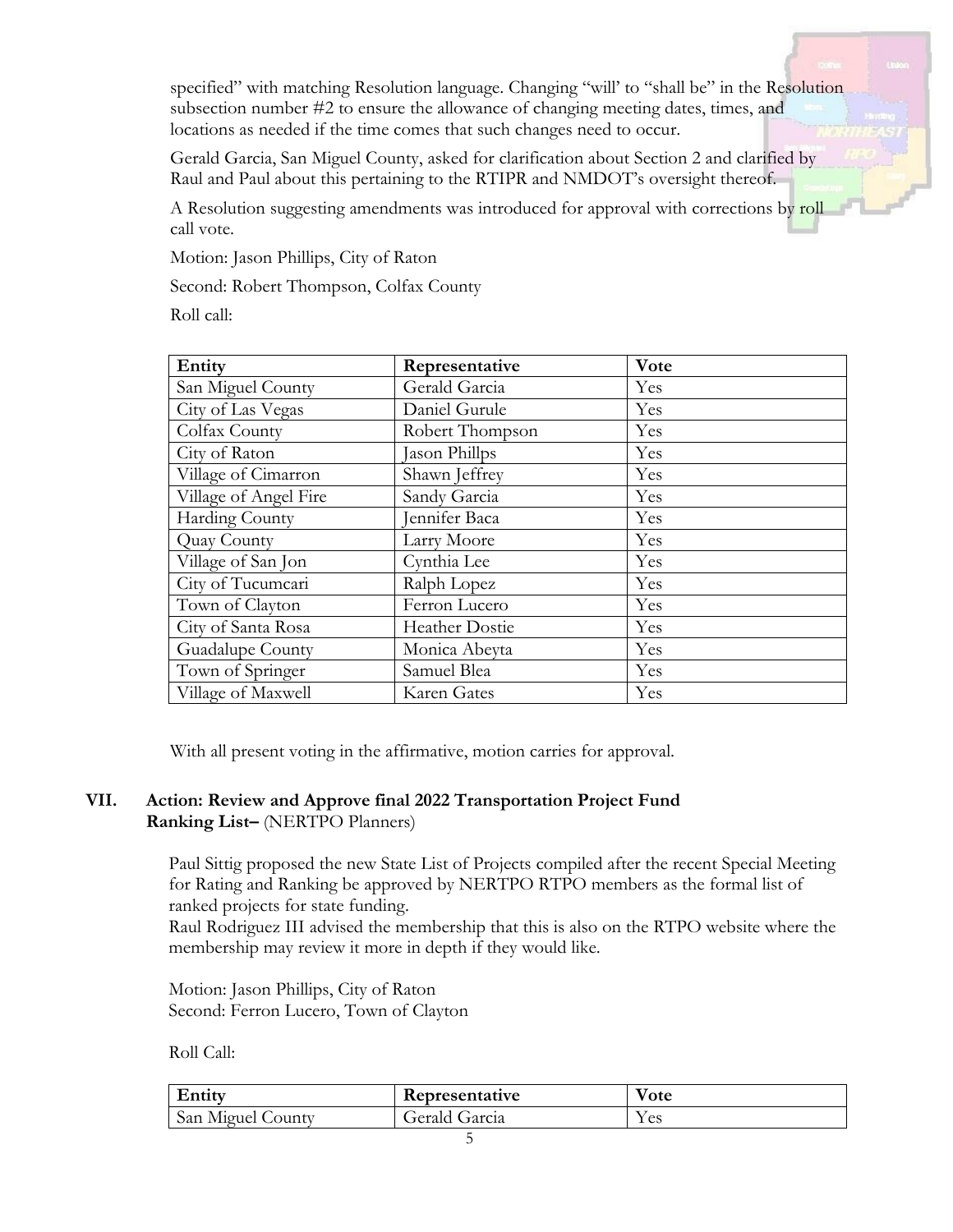|                       |                 | Colins :                            | $Un\_on$ |
|-----------------------|-----------------|-------------------------------------|----------|
| City of Las Vegas     | Daniel Gurule   | Yes<br><b>The company's company</b> |          |
| Colfax County         | Robert Thompson | Yes                                 | Hinding  |
| City of Raton         | Jason Phillips  | Yes                                 |          |
| Village of Cimarron   | Shawn Jeffrey   | Yes                                 |          |
| Village of Angel Fire | Sandy Garcia    | Yes                                 |          |
| Harding County        | Jennifer Baca   | Yes                                 |          |
| Quay County           | Larry Moore     | Yes                                 |          |
| Village of San Jon    | Cynthia Lee     | Yes                                 |          |
| City of Tucumcari     | Ralph Lopez     | Yes                                 |          |
| Town of Clayton       | Ferron Lucero   | Yes                                 |          |
| City of Santa Rosa    | Heather Dostie  | Yes                                 |          |
| Guadalupe County      | Monica Abeyta   | Yes                                 |          |
| Town of Springer      | Samuel Blea     | Yes                                 |          |
| Village of Maxwell    | Karen Gates     | Yes                                 |          |

With all present voting in the affirmative, motion carries to approve 2022 RTIPR list.

# **VIII. Discussion: TAP, RTP and CMAQ timelines and updates –**

#### (NERTPO Planners)

Paul Sittig updated membership of the federally funded program timelines that membership approved with what deadlines are approaching. Paul reiterated that the membership knows that PFFs for these federally funded projects is different from the previous Transportation Project Fund. Also, NMDOT has different boards that oversee each 3 of these programs. Rating and ranking for these will be decided when the time approaches that may include an exhaustive form provided by Vincent Soule with changes or a new form that members may agree upon. Paul showed membership where to find the program guides and other resources on the RTPO website.

## **IX. Discussion: NERTPO Planners/Program Managers Reports** - (NERTPO Planners)

Raul Rodriguez III updated membership about his health issues.

Paul Sittig updated members about the NCNMCEDD's new Community Development Director, named Chris Madrid, starting July 12<sup>th</sup>. Paul also updated upcoming Western Planner conference that will be held August 22 through 25 virtually and in person in Scottsdale, Arizona.

Lesah Sedillo thanked everyone for their hard work and years of dedication. Jason Phillips, City of Raton, thanked Lesah for her years of support and dedication. Raul Rodriguez III thanked her for her work. Ferron Lucero, Town of Clayton, also thanked Lesah for her help and support over the years. Robert Thompson, Colfax County, and Ralph Lopez, City of Tucumcari, shared their thanks, too.

## **X. Discussion: NMDOT District IV Update** (Mr. James M. Gallegos, PE – District IV Engineer and NMDOT Staff)

Joseph Moriarty updated membership about inviting public comment regarding the NMDOT FFY2022/2027 State Transportation Improvement Program (STIP) until Monday July 5<sup>th</sup>, 2021. FHWA has an upcoming 4-day webinar concerning ADA Plans.